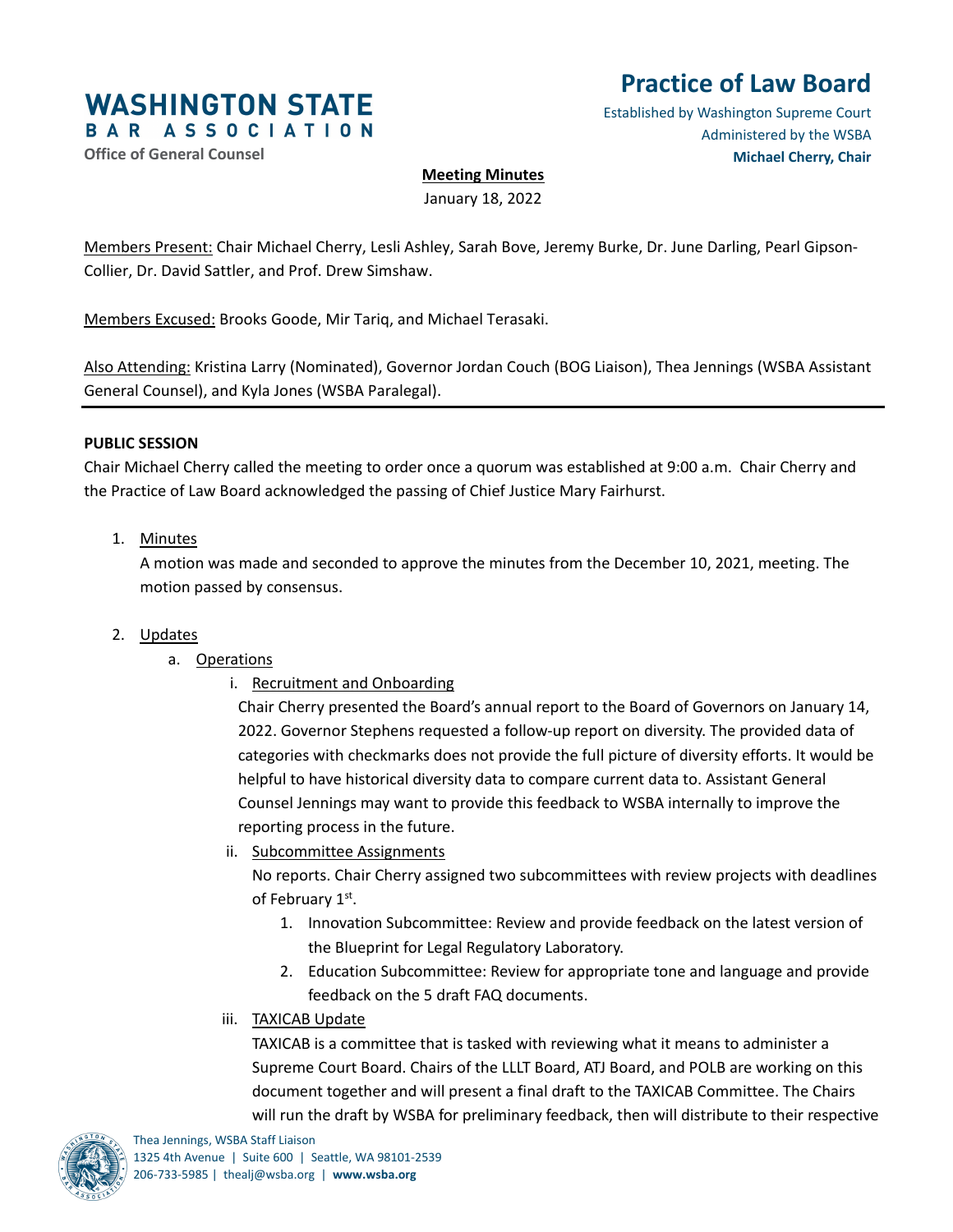#### January 18, 2022 – Minutes

Boards for further review. This draft will likely be presented to the POLB at the February 15, 2022, meeting.

iv. Meeting with Supreme Court

The Board is scheduled to meet with the Supreme Court on March 2<sup>nd</sup> for one hour. Materials for this meeting are due by February 23, 2022. The Board will finalize meeting materials at the February 15, 2022 Board meeting. Chair Cherry indicated that much of the March 2<sup>nd</sup> meeting will be focused on the Laboratory proposal.

Per GR 25(b)(2), the Board must forward recommendations to the WSBA Board of Governors for consideration and comment at least 90 days before transmission to the Supreme Court. Chair Cherry confirmed with Chief Justice Gonzalez and WSBA President Hon. Brian Tollefson, that the Board will transmit the Blueprint to the BOG concurrently with sending to the Court, which will start the 90-day comment period for the BOG. The Board will compile any comments from the Board of Governors and transmit to the Court in late-May.

# b. Public Education

i. Legal Check Up

The Board reviewed the 5 PDF FAQ documents. All the documents have gotten to a middle school reading level. These documents have been given to the WSBA Communications Department as "mock ups." The Communications department will help the Board to get these FAQ's visually appealing and fit on one-page. It is important for the text to become finalized to ensure one-page formatting. Dr. Sattler offered to share these with his class at WWU for feedback. Assistant General Counsel Jennings is working on a disclaimer for these. Chair Cherry requested that the members of the Education Subcommittee review the 5 FAQ documents for appropriate tone and language and send any feedback by February 1<sup>st</sup>.

## ii. Legal Regulatory Laboratory

Chair Cherry stated that he spoke about the Laboratory proposal for most of the presentation to the BOG on January 14, 2022. Some opposing points discussed consisted of conflicts of interest, harm to lawyers, and costs. Chair Cherry also discussed the upcoming materials deadline for the annual meeting with the Supreme Court. The Board reviewed the latest version of the blueprint.

The newest version includes explicit recommendations for the Court to take action on. Recommendations include creating the Lab, creating a Supreme Court Board to support the Lab, authorizing the new Board to raise money, and authorize successful participants to offer legal services at the end of the Lab. The blueprint explains each recommendation individually. The differences between this proposal and Utah's procedures are highlighted.